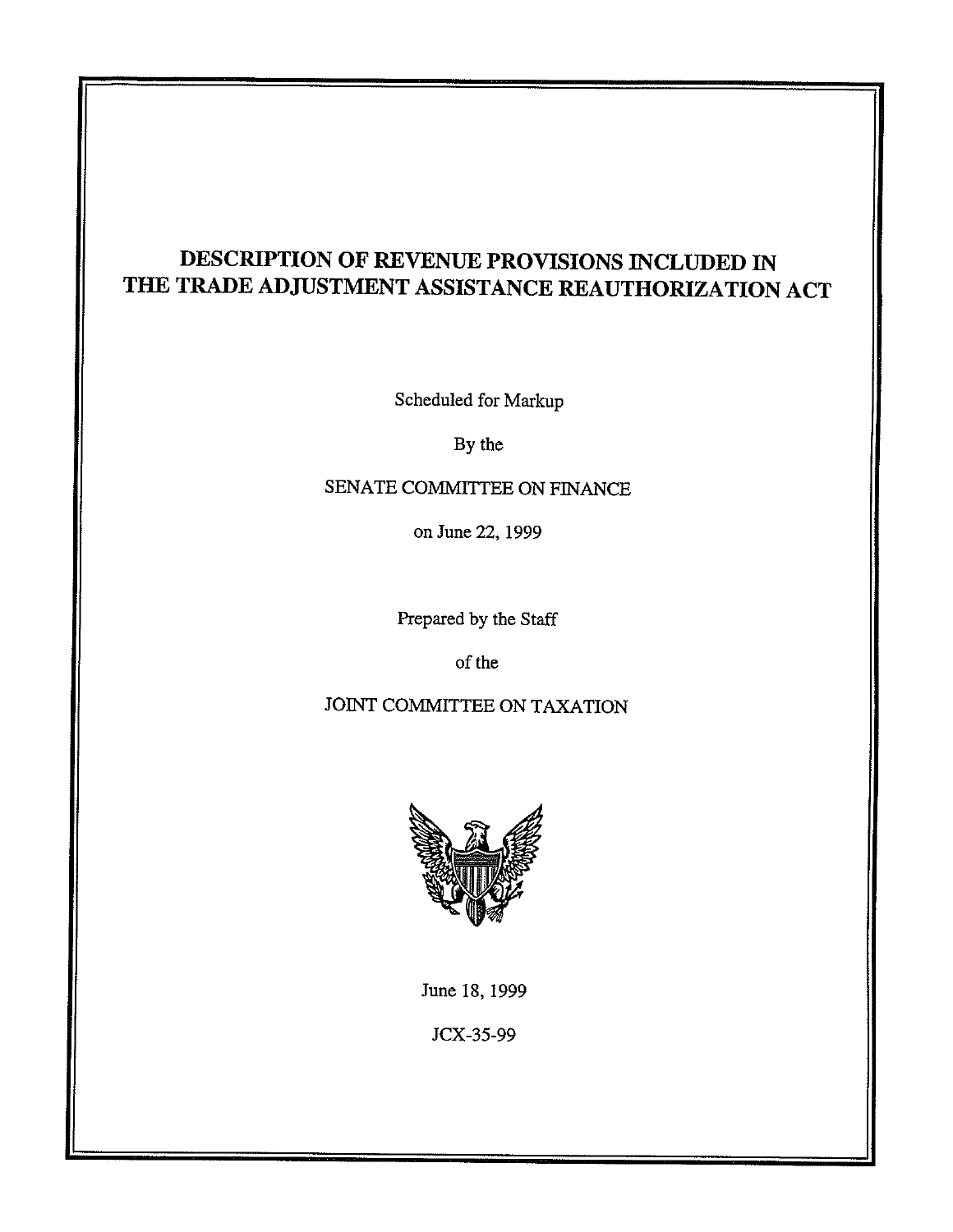# **CONTENTS**

# Page

| DESCRIPTION OF REVENUE PROVISIONS |                                                                        |   |
|-----------------------------------|------------------------------------------------------------------------|---|
|                                   |                                                                        |   |
|                                   | A. Increase Elective Withholding Rate for Nonperiodic Distributions    | ↑ |
|                                   | B. Add Certain Vaccines Against Streptococcus Pneumonia to the List of |   |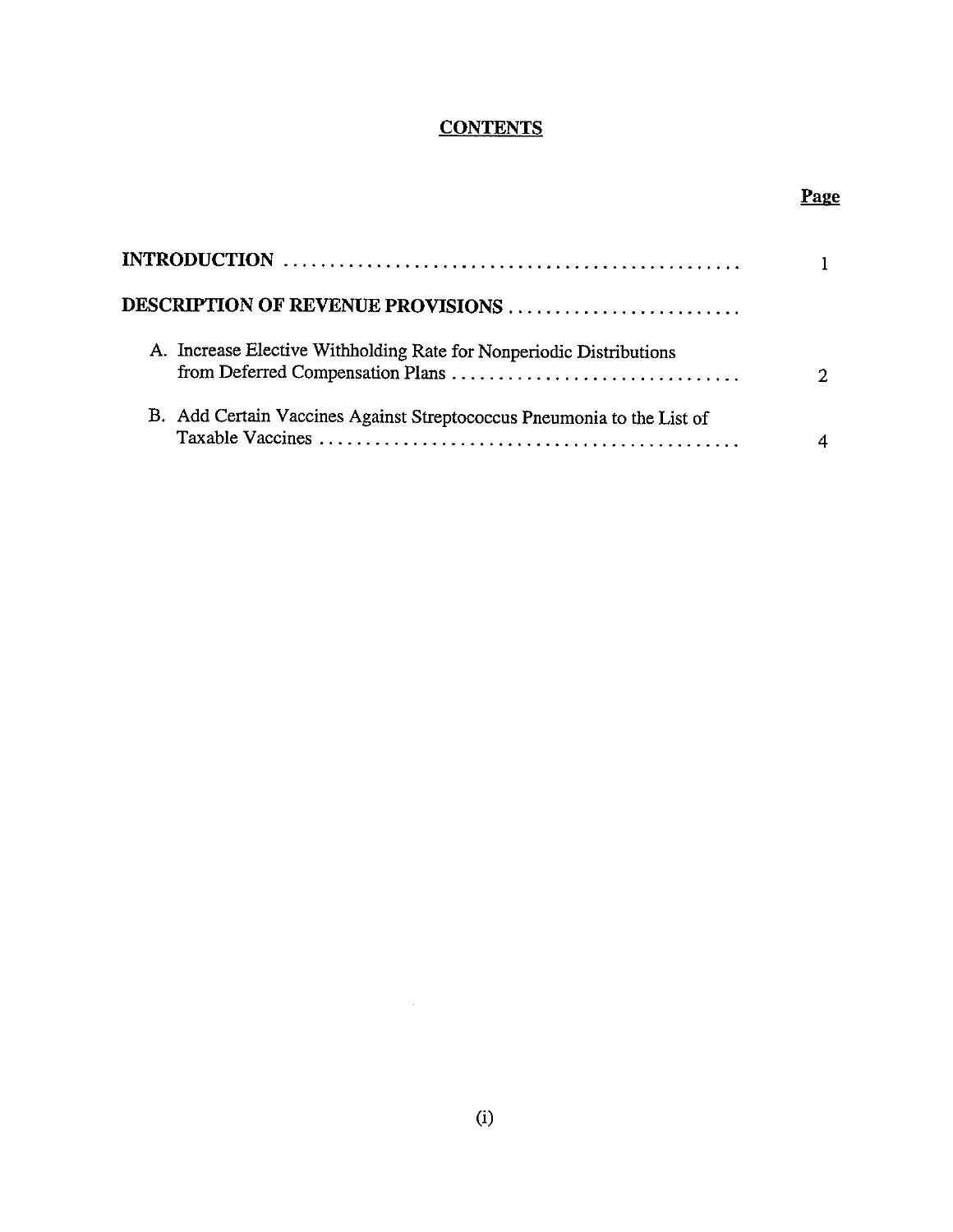#### **INTRODUCTION**

This document,<sup>1</sup> prepared by the staff of the Joint Committee on Taxation, provides a description of revenue provisions included in the "Trade Adjustment Assistance Reauthorization Act." The Act is an original bill is to be considered by the Senate Committee on Finance on June 22, 1999.

 $\ddot{\phantom{a}}$ 

<sup>1</sup> This document may be cited as follows: Joint Committee on Taxation, *Description of Revenue Provisions Included in the Trade Adjustment Assistance Reauthorization Act* (JCX-35- 99), June 18, 1999.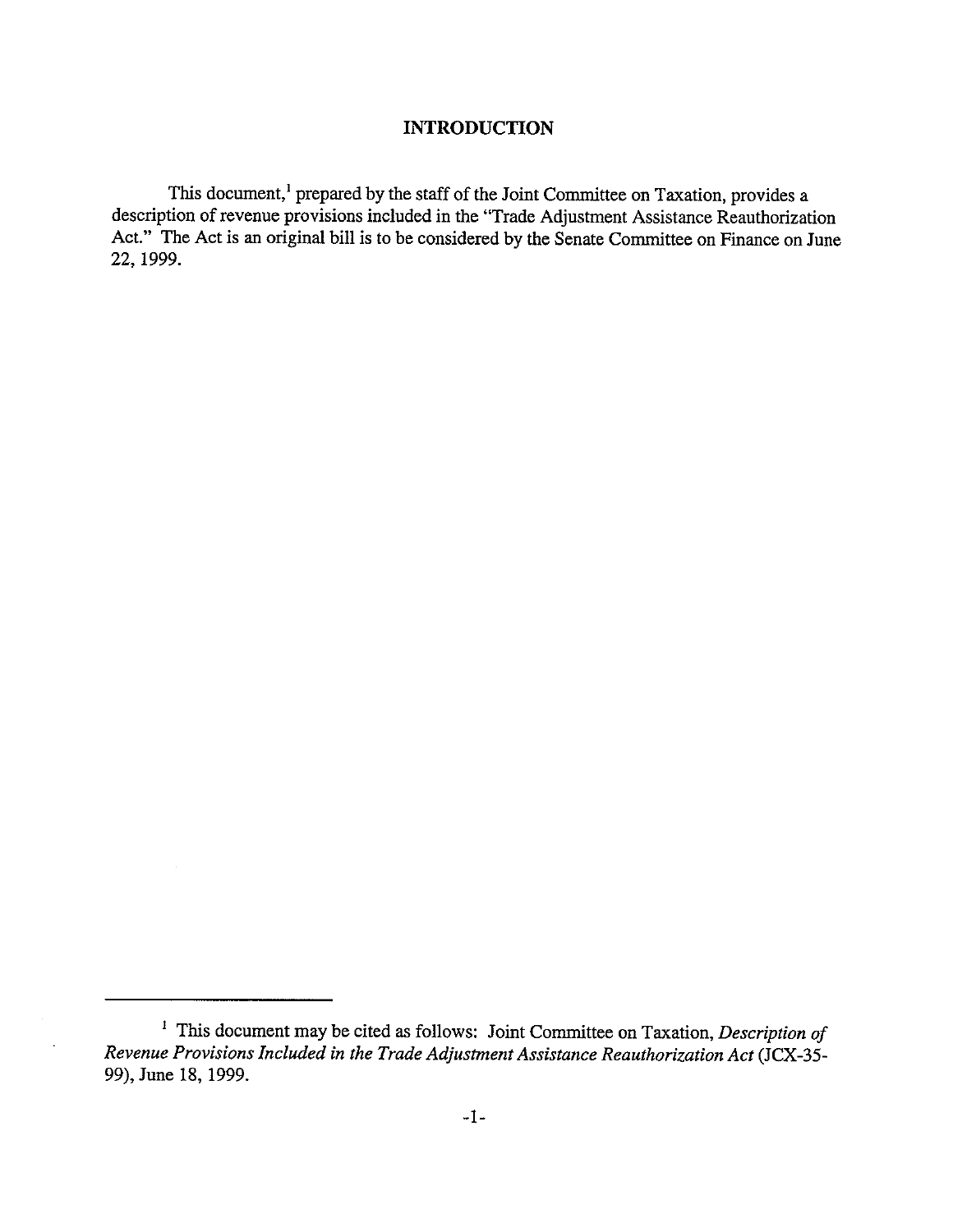#### **DESCRIPTION OF REVENUE PROVISIONS**

The following revenue provisions would be included in the "Trade Adjustment Assistance Reauthorization Act."

## **A. Increase Elective Withholding Rate for Nonperiodic Distributions from Deferred Compensation Plans**

#### **Present Law**

Present law provides that income tax withholding is required on designated distributions from employer compensation plans (whether or not such plans are tax qualified), individual retirement arrangements ("IRAs"), and commercial annuities unless the payee elects not to have withholding apply. A designated distribution does not include any payment (I) that is wages, (2) the portion of which it is reasonable to believe is not includible in gross income,<sup>2</sup>(3) that is subject to withholding of tax on nonresident aliens and foreign corporations (or would be subject to such withholding but for a tax treaty), or (4) that is a dividend paid on certain employer securities (as defined in sec.  $404(k)(2)$ ).

Tax is generally withheld on the taxable portion of any periodic payment as if the payment is wages to the payee. A periodic payment is a designated distribution that is an annuity or similar periodic payment.

In the case of a nonperiodic distribution, tax generally is withheld at a flat IO-percent rate unless the payee makes an election not to have withholding apply. A nonperiodic distribution is any distribution that is not a periodic distribution. Under current administrative rules, an individual receiving a nonperiodic distribution can designate an amount to be withheld in addition to the IO-percent otherwise required to be withheld.

Under present law, in the case of a nonperiodic distribution that is an eligible rollover distribution, tax is withheld at a 20-percent rate unless the payee elects to have the distribution rolled directly over to an eligible retirement plan (i.e., an IRA, a qualified plan (sec. 401(a)) that is a defined contribution plan permitting direct deposits of rollover contributions, or a qualified annuity plan (sec. 403(a)). In general, an eligible rollover distribution includes any distribution to an employee of all or any portion of the balance to the credit of the employee in a qualified plan or qualified annuity plan. An eligible rollover distribution does not include any distribution that is part of a series of substantially equal periodic payments made (1) for the life (or life expectancy) of the employee or for the joint lives (or joint life expectancies) of the employee and the employee's designated beneficiary, or (2) over the a specified period of 10 years or more. An eligible rollover distribution also does not include any distribution required under the minimum distribution rules of section 401(a)(9), hardship distributions from section 401(k) plans, or the

<sup>&</sup>lt;sup>2</sup> All IRA distributions are treated as if includible in income for purposes of this rule.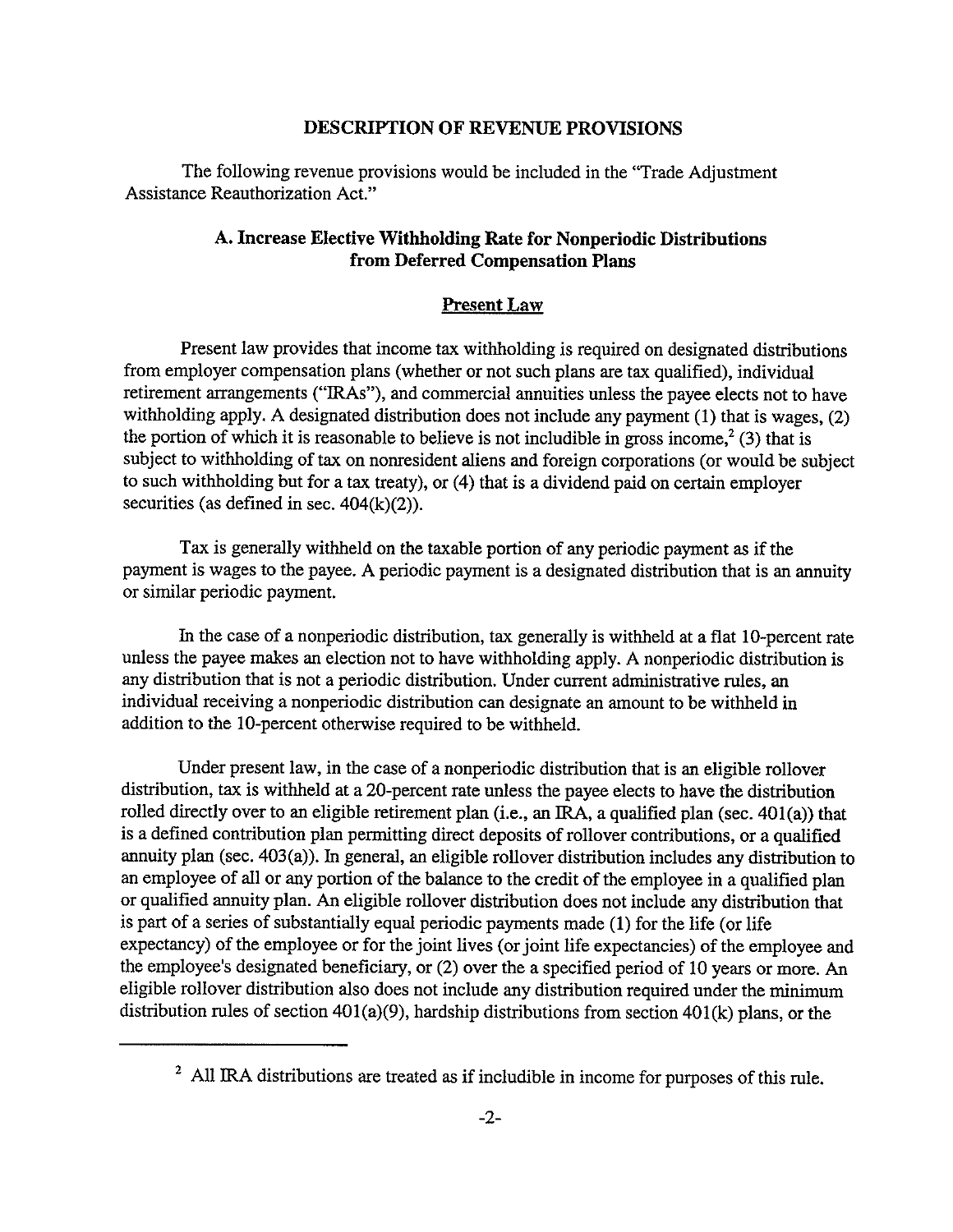portion of a distribution that is not includible in income. The payee of an eligible rollover distribution can only elect not to have withholding apply by making the direct rollover election.

#### **Description of Proposal**

Under the proposal, the withholding rate for nonperiodic distributions would be increased from 10 percent to 15 percent. As under present law, unless the distribution was an eligible rollover distribution, the payee could elect not to have withholding apply. The proposal would not modify the 20-percent withholding rate that applies to any distribution that is an eligible rollover distribution.

### **Effective Date**

The proposal would be effective for distributions made after August 31, 1999.

 $\sqrt{2}$  ,  $\sqrt{2}$ 

 $\mathfrak{p}_\mathbb{C}$ 

 $"$   $\in$ 

÷,

 $\mathbb{R}^2$ 

÷